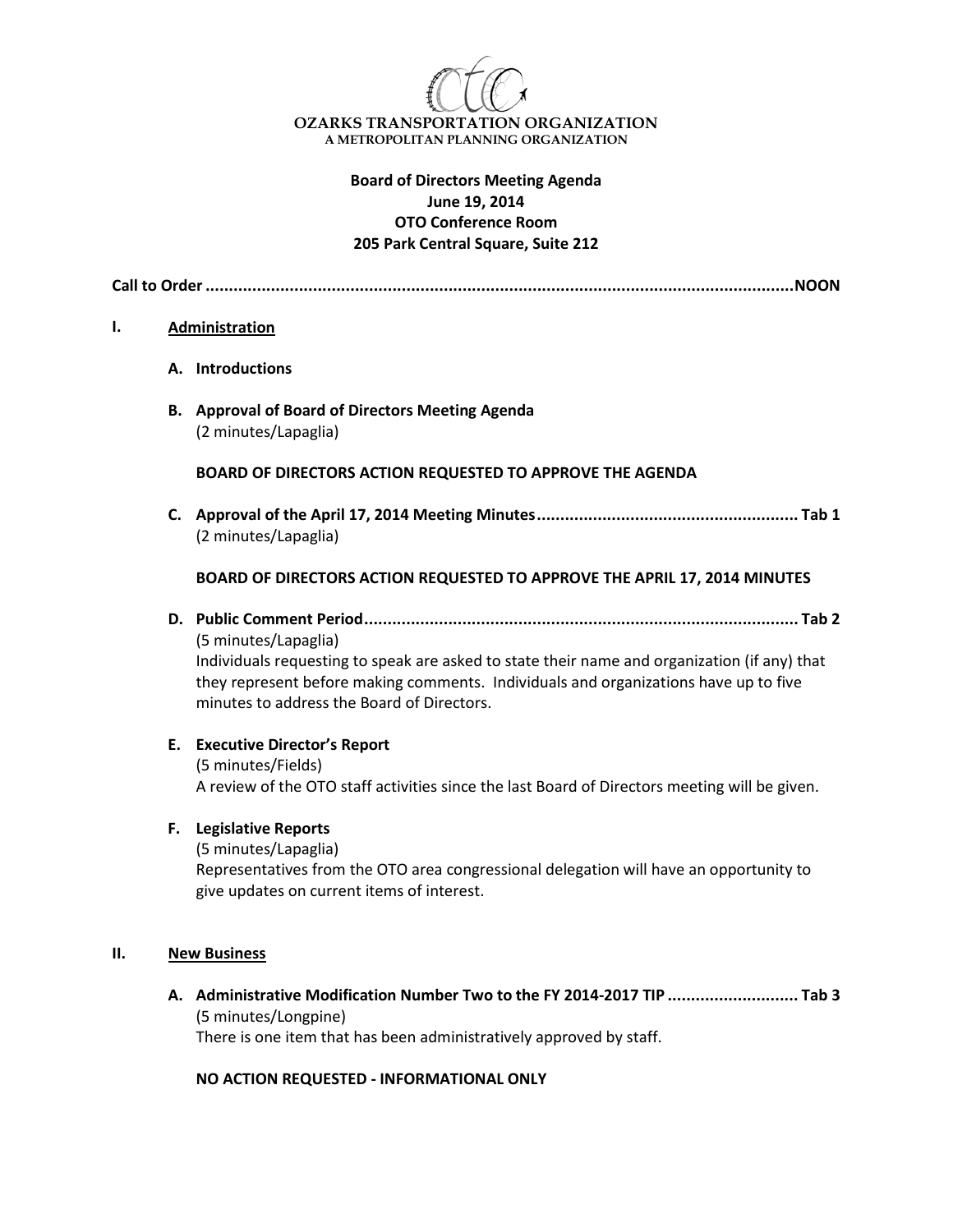**B. Amendment Number Three to the FY 2014-2017 TIP.................................................. Tab 4**  (5 minutes/Longpine) MoDOT is requesting Board of Directors approval of TIP Amendment Number Three to the

FY 2014-2017 Transportation Improvement Program (TIP). The request is for one item. Please see the attached materials for more information.

# **BOARD OF DIRECTORS ACTION REQUESTED TO APPROVE TIP AMENDMENT NUMBER THREE.**

**C. Draft 2015-2019 STIP ................................................................................................ Tab 5**  (5 minutes/Miller) The Draft 2015-2019 Statewide Transportation Improvement Program is included for member review and comment.

# **BOARD OF DIRECTORS ACTION REQUESTED TO REVIEW AND COMMENT ON THE DRAFT 2015-2019 STIP.**

**D. Federal Funds Balance Report ................................................................................... Tab 6**  (10 minutes/Longpine) Staff will present the OTO Funds Balance Report and OTO's current obligation of STP-Urban, Small Urban, Bridge, and Transportation Alternative Funds.

# **NO ACTION REQUIRED - INFORMATIONAL ONLY**

**E. FY 2014 Unified Planning Work Program Amendment................................................ Tab 7**  (5 minutes/Parks)

Staff is proposing an amendment to the FY 2014 UPWP in order to capture additional direct costs that defer the amount of cash match required for OTO's federal operating grant.

# **BOARD OF DIRECTORS ACTION REQUESTED TO APPROVE THE PROPOSED FY 2014 UPWP AMENDMENT.**

**F. Financial Statements for 3rd Quarter 2013-2014 Budget Year .................................... Tab 8** (5 minutes/Krischke) OTO Treasurer, Jim Krischke, will present the 3rd quarter financial report.

## **BOARD OF DIRECTORS ACTION REQUESTED TO ACCEPT THE THIRD QUARTER FINANCIAL REPORT**

**G. Program Management Plan ...................................................................................... Tab 9** (10 minutes/Owens) A draft FTA 5310 Program Management Plan is included for review and approval.

## **BOARD OF DIRECTORS ACTION REQUESTED TO APPROVE THE DRAFT PROGRAM MANAGEMENT PLAN.**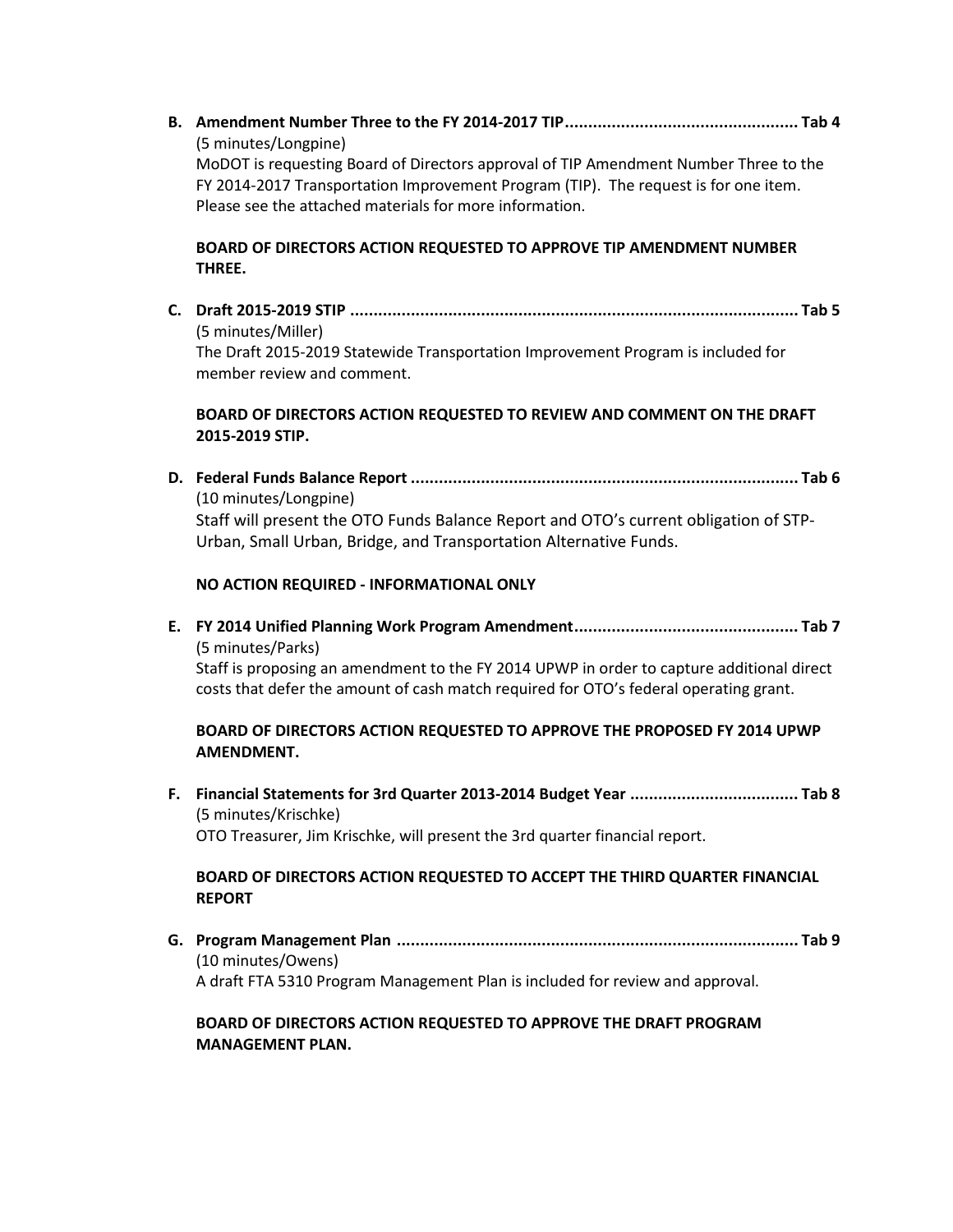### **H. Missourians for Safe Transportation and New Jobs**

(10 minutes/Farber) A presentation by Missourians for Safe Transportation and New Jobs will be given to highlight the planned ¾-cent transportation sales tax initiative measure that will appear on the Statewide August ballot.

## **NO ACTION REQUESTED - INFORMATIONAL ONLY**

on the ¾-CentTransportation Sales Tax Ballot Measure.

**I. Resolution of Support ............................................................................................ Tab 10** (5 minutes/Fields) A resolution of support for the ¾-cent statewide transportation sales tax is attached and included for Board consideration.

## **BOARD OF DIRECTORS ACTION REQUESTED TO ADOPT THE RESOLUTION OF SUPPORT FOR THE ¾-CENT TRANSPORTATION SALES TAX.**

**J. Draft ¾-Cent Project List ......................................................................................... Tab 11** (15 minutes/Fields) The ¾-Cent Project List Subcommittee has recommended the attached project list for review and recommendation to the Missouri Highways and Transportation Commission to appear

# **BOARD OF DIRECTORS ACTION REQUESTED TO RECOMMEND THE OTO ¾-CENT PROJECT LIST TO THE MISSOURI HIGHWAYS AND TRANSPORTATION COMMISSION.**

**K. Support for City Utilities Grant Application.............................................................. Tab 12** (5 minutes/Longpine)

City Utilities is applying for a **FTA FY 2014 Ladders of Opportunity Initiative Grant** to purchase nine replacement buses. A letter of support and certification of inclusion in the TIP is attached for Board approval.

# **BOARD OF DIRECTORS ACTION REQUESTED TO APPROVE A LETTER OF SUPPORT AND CERTIFICATION OF INCLUSION IN THE TIP FOR CITY UTILITIES GRANT APPLICATION.**

**L. FY 2014-2015 Strategic Planning Items .................................................................... Tab 13**  (5 minutes/Fields)

There are six action areas proposed for OTO the next fiscal year. These actions represent a simple and trackable way to implement and measure progress toward the OTO mission.

# **BOARD OF DIRECTORS ACTION REQUESTED TO APPROVE THE FY2014-2015 STRATEGIC PLANNING ACTION ITEMS.**

### **III. Other Business**

# **A. Board of Directors Member Announcements**

(5 minutes/Board of Directors Members) Members are encouraged to announce transportation events being scheduled that may be of interest to OTO Board of Directors members.